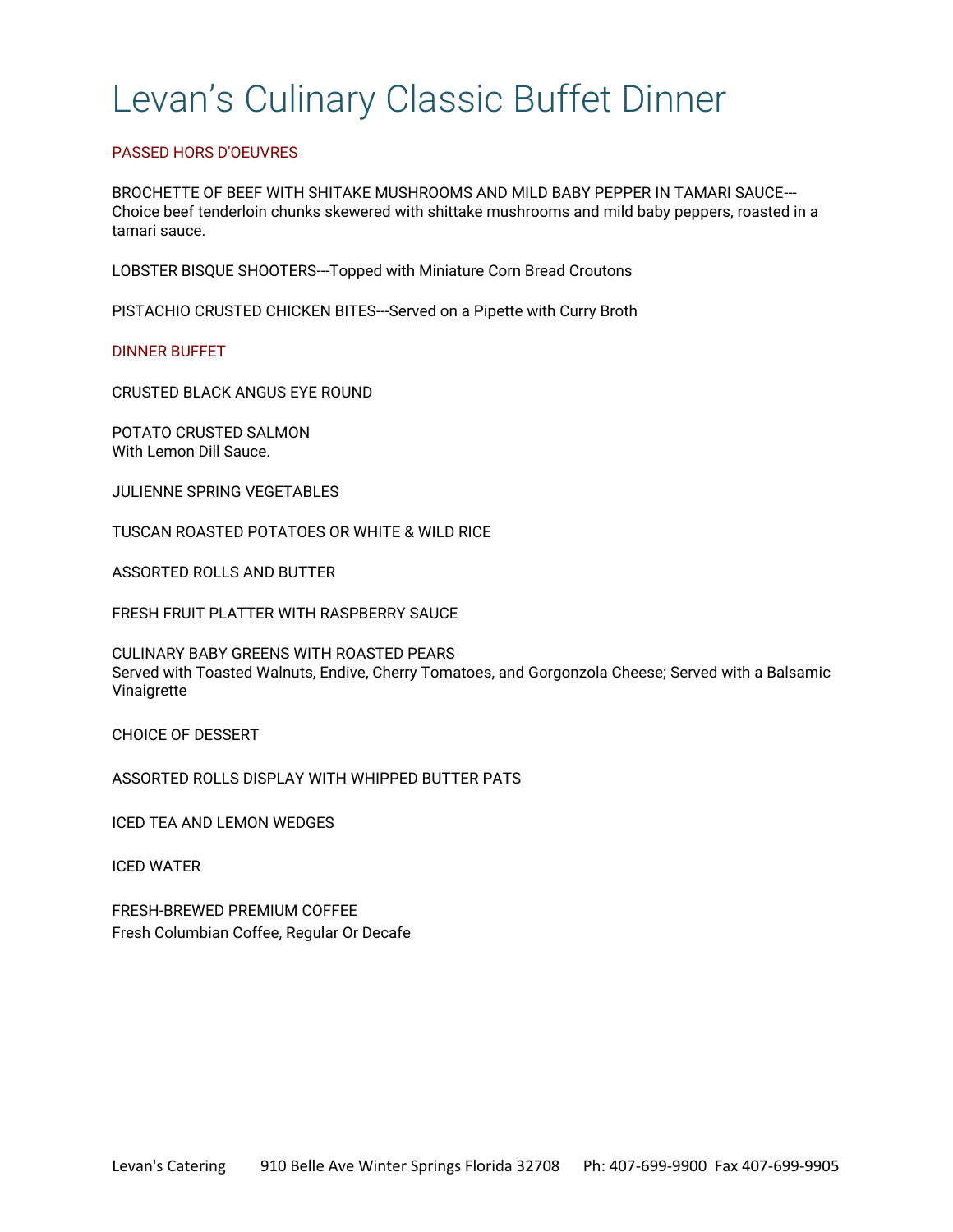# SERVICE STYLES

China & Linen

Choice Of Colored Linen Table covers/Overlays And Napkins, Appropriate Table skirting, Choice Of China Dinner Service, Stainless Flatware, Stemmed Glassware, Appropriate Serving Trays And Equipment, All Incidental Supplies.

### PRESENTATION STYLES

VIP Presentation

Complete Silver Service Presentation, Mirrored Display Pieces, Decorative Color Coordinated Fabrics For Table Enhancement, Multi-Level Display, Decorative Fresh Greenery, Flowers And Elevated Focal Point Display. Themed, If Desired And Appropriate.

## PRICE

Price begins at \$22.95 per person plus 19% service and applicable Florida state sales tax. Actual price based on selections Speak with your coordinator and allow them to provide you with a custom quote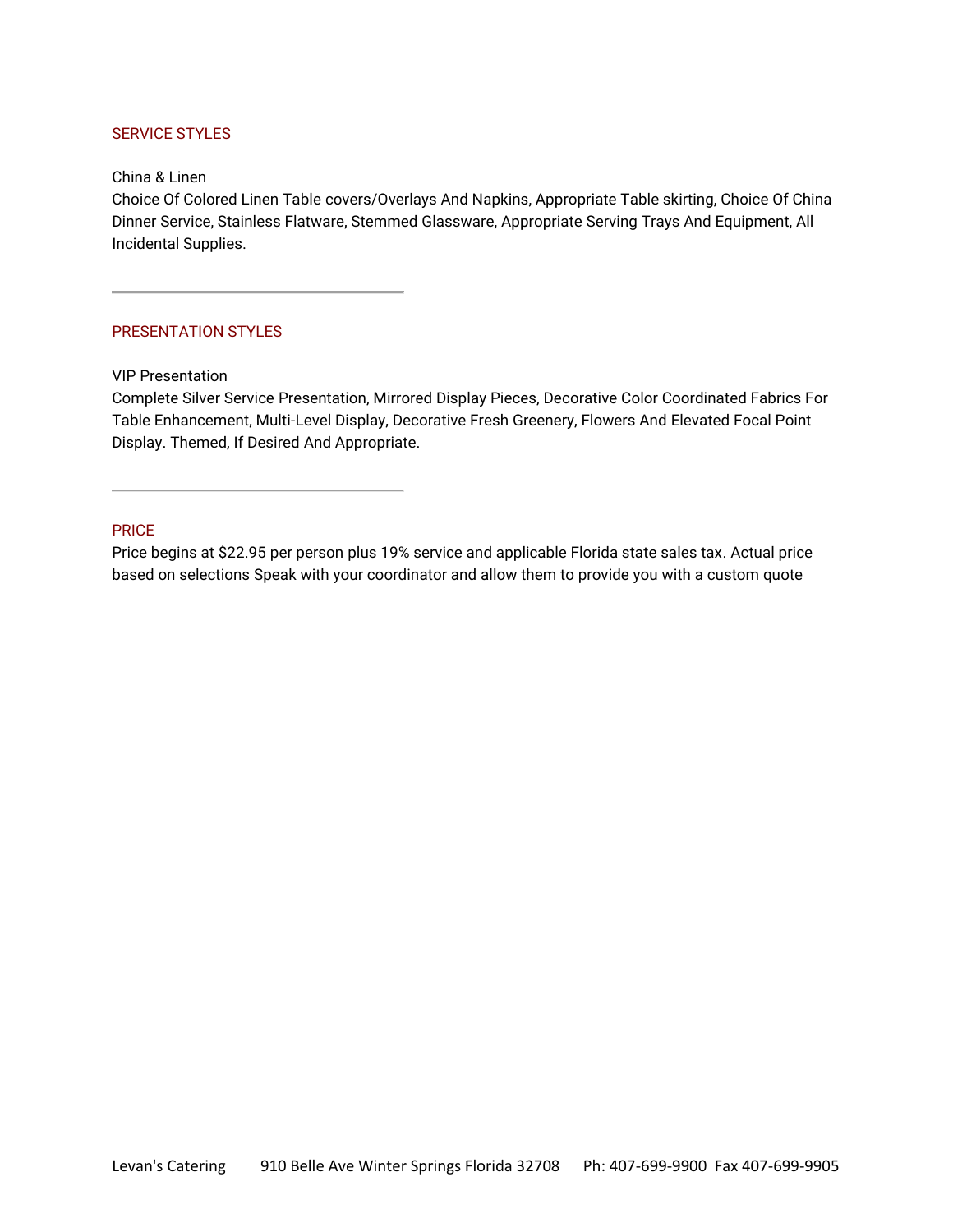## DESSERT OPTIONS

### LEVAN'S HOMEMADE CAKES

CARROT CAKE

Sweet Spice Cake with grated Carrots & Walnuts layered with Sponge Cake & Cream Cheese all frosted with White Cream Cheese & Walnut Garnish

CHEESE CAKE Fruit Flavored or Swirled Cream Cheese Cake garnished with Fresh Fruits

YELLOW CAKE Yellow cake with white, Italian butter cream.

CHOCOLATE CAKE Rich chocolate cake layered with luscious chocolate frosting.

WHITE CAKE Tender layers of white cake layered with Italian butter cream.

# LEVAN'S SPECIALTY PIES

APPLE LATTICE Fresh, juicy apples in a golden, flaky open-weave pie crust.

**CHERRY** A tender open-weave pie crust filled with sweet, mouthwatering cherries.

FRUITS OF THE FORREST Apples, strawberries, blackberries, raspberries and rhubarb in a pastry crust topped with crunchy cinnamon streusel.

PEACH Sweet, juicy peaches in a golden, flaky open-weave crust.

PECAN Naturally sweet filling topped wall-to-wall with delicious pecan halves.

PUMPKIN Pumpkin, nutmeg, and cinnamon a holiday favorite –perfect flavor and consistency.